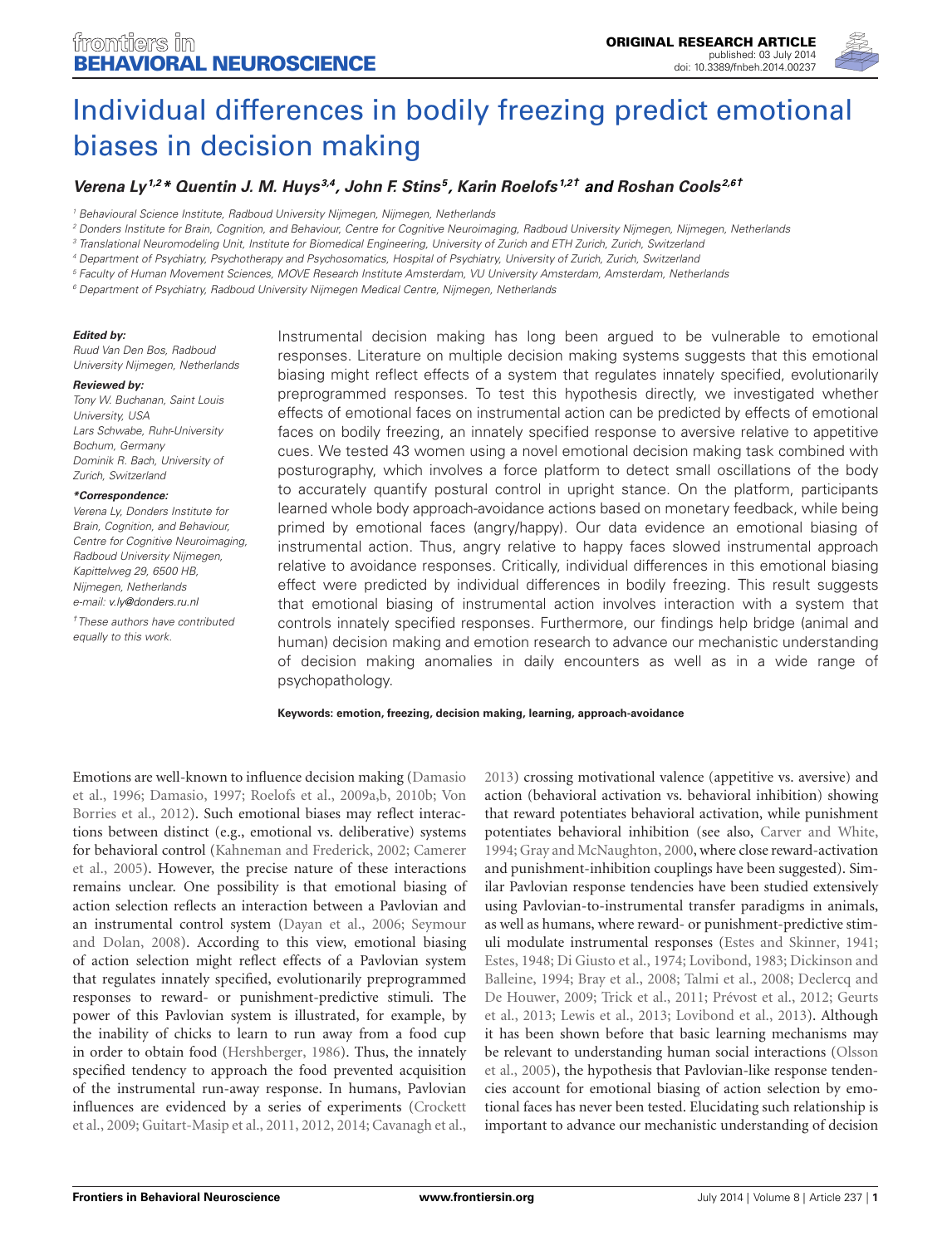making anomalies that play a critical role in daily encounters as well as in (social) psychopathologies.

The main aim of this study was to test directly the hypothesis that effects of emotional faces on action selection reflect effects of a system that regulates innately specified responses. To this end, we investigated whether effects of emotional faces on approach and avoidance responses can be predicted by effects of emotional faces on bodily freezing, an innately specified response to aversive vs. appetitive cues. Specifically, we predicted that effects of angry vs. happy faces on instrumental avoidance vs. approach responses would be predicted by effects of angry vs. happy faces on bodily freezing.

Bodily freezing, one of the most widely recognized defensive reactions to threat [\(Blanchard et al.,](#page-7-19) [2001\)](#page-7-19), can be reliably measured in humans using posturography [\(Carpenter et al.,](#page-7-20) [1999;](#page-7-20) [Azevedo et al.,](#page-7-21) [2005;](#page-7-21) [Stins and Beek,](#page-8-13) [2007;](#page-8-13) [Roelofs et al.,](#page-8-14) [2010a\)](#page-8-14). Using a force-platform, small bodily oscillations can be accurately detected to quantify postural control in upright stance when watching emotional pictures. Using this method, we have previously shown that bodily freezing to aversive pictures is exacerbated in anxious [\(Roelofs et al.,](#page-8-14) [2010a\)](#page-8-14) and traumatized [\(Hagenaars et al.,](#page-7-22) [2014\)](#page-7-22) individuals. Moreover, bodily freezing has been shown to be associated with bradycardia, i.e., reductions in heartrate, which is a well accepted indicator of human freezing [\(Lang et al.,](#page-8-15) [2000;](#page-8-15) [Marx et al.,](#page-8-16) [2008;](#page-8-16) [Roelofs et al.,](#page-8-14) [2010a;](#page-8-14) [Hermans](#page-7-23) [et al.,](#page-7-23) [2013\)](#page-7-23). Combining posturography with a novel emotional decision making task allowed us to quantify the innately specified response to the emotional face, i.e., bodily freezing, as well as its predictive value for the subsequent emotional biasing effect on the instrumental response.

Our second aim was to test the hypothesis that the interaction between emotion and action selection occurs at the level of motivational valence rather than at the level of motor output. This question parallels a debate in the Pavlovian-to-instrumental transfer literature [\(Lovibond,](#page-8-6) [1983\)](#page-8-6), where recent work in humans [\(Huys et al.,](#page-8-17) [2011\)](#page-8-17) has suggested that such Pavlovian-toinstrumental transfer occurs at the level of motivational valence rather than motor output. [Huys et al.](#page-8-17) [\(2011\)](#page-8-17) have shown that appetitive Pavlovian cues do not potentiate all "go"-responses, but only those "go"-responses that are labeled as "approach". In fact, "go"-responses labeled as avoidance were suppressed by appetitive cues. Conversely, aversive Pavlovian cues potentiated "avoidgo"-responses, while suppressing "approach-go"-responses. This action-specificity indicates that Pavlovian-to-instrumental transfer is unlikely to reflect interaction at the level of motor output. Indeed modulation of motor output would have led to potentiation (or suppression) of both types of "go" responses. Here we build on this observation and extend it to the domain of emotional biasing. In contrast with classic upperextremity approach-avoidance tasks where forward-backward movement direction is associated with approach-avoidance actions [\(Rotteveel and Phaf,](#page-8-18) [2004;](#page-8-18) [Markman and Brendl,](#page-8-19) [2005\)](#page-8-19), we employed an emotional decision making task, in which, as in [Huys et al.](#page-8-17) [\(2011\)](#page-8-17), the motor responses are matched for instrumental approach and avoidance. Furthermore, the direction of the emotional response axis (lean forward/freeze/lean backward in response to the emotional faces) and the direction of the instrumental approach/avoidance axis (step left-rightwards) were orthogonalized. Specifically, the instrumental task required participants to learn to step leftwards or rightwards on a balance board, in a manner that corresponded, or was opposite to the location of an instrumental target on the screen. The operationalization of approach-avoidance actions in terms of actual whole-body movements towards/away from a target incidentally also minimized the ambiguity of the experimental definition of approach-avoidance actions, as is the case in classic upper-extremity approach-avoidance tasks [\(Rotteveel and Phaf,](#page-8-18) [2004;](#page-8-18) [Markman and Brendl,](#page-8-19) [2005\)](#page-8-19). In sum, the main purpose of the present study was to test the hypothesis that emotional biasing of action selection reflects effects of a system that controls innately specified responses. Moreover, this system was anticipated to interact with the instrumental action selection system at the level of motivational valence rather than motor output. Thus, we expected the emotional biases to be action-specific, so that angry faces would potentiate instrumental avoidance responses (left- or rightwards steps to the location opposite to that of the instrumental stimulus), and inhibit instrumental approach responses (left- or rightwards steps to the locations corresponding to that of the instrumental stimulus), while the opposite would hold for happy faces. Critically, the strength of this action-specific effect of emotional faces was expected to be related to the strength of the bodily freezing responses.

## **METHODS**

#### **PARTICIPANTS**

Given the gender differences in the processing of angry faces [\(Rotter and Rotter,](#page-8-20) [1988\)](#page-8-20), and to reduce between-subject variability, this study was restricted to women. Forty-five female students, 18–28 of age  $(M = 21.8, SD = 2.2)$ , from the Radboud University Nijmegen participated in this study after giving written informed consent. They received payment or course credits as a reimbursement for participation. All participants were healthy with normal or corrected-to-normal visual acuity. Exclusion criteria were regular use of medication (except for contraceptives) or use of psychotropic drugs. The study was performed in accordance with the Declaration of Helsinki and approved by the local ethical committee. Data from two participants were excluded from data analyses. One participant failed to complete the experiment due to nausea. The other participant represented an outlier (>3 standard deviations from the mean) on one of our primary measures: the postural sway difference between angry and happy faces. Accordingly, data are reported from 43 participants.

### **EXPERIMENTAL SETUP**

**[Figure 1](#page-2-0)** (bottom panel, left) illustrates the experimental set-up. Participants performed the task on a custom-made strain gauge force plate (dimensions:  $1 \times 1$  m; sampling frequency: 100 Hz; 1 mm accuracy), which consisted of four sensors measuring forces in the (vertical) *z*-direction. The signals were used to derive time series of the center of pressure (COP), for the anterior-posterior (AP) and the medio-lateral (ML) direction. Approximately 1 m in front of the participant, visual stimuli were presented at eye height on a 22-inch height-adjustable screen.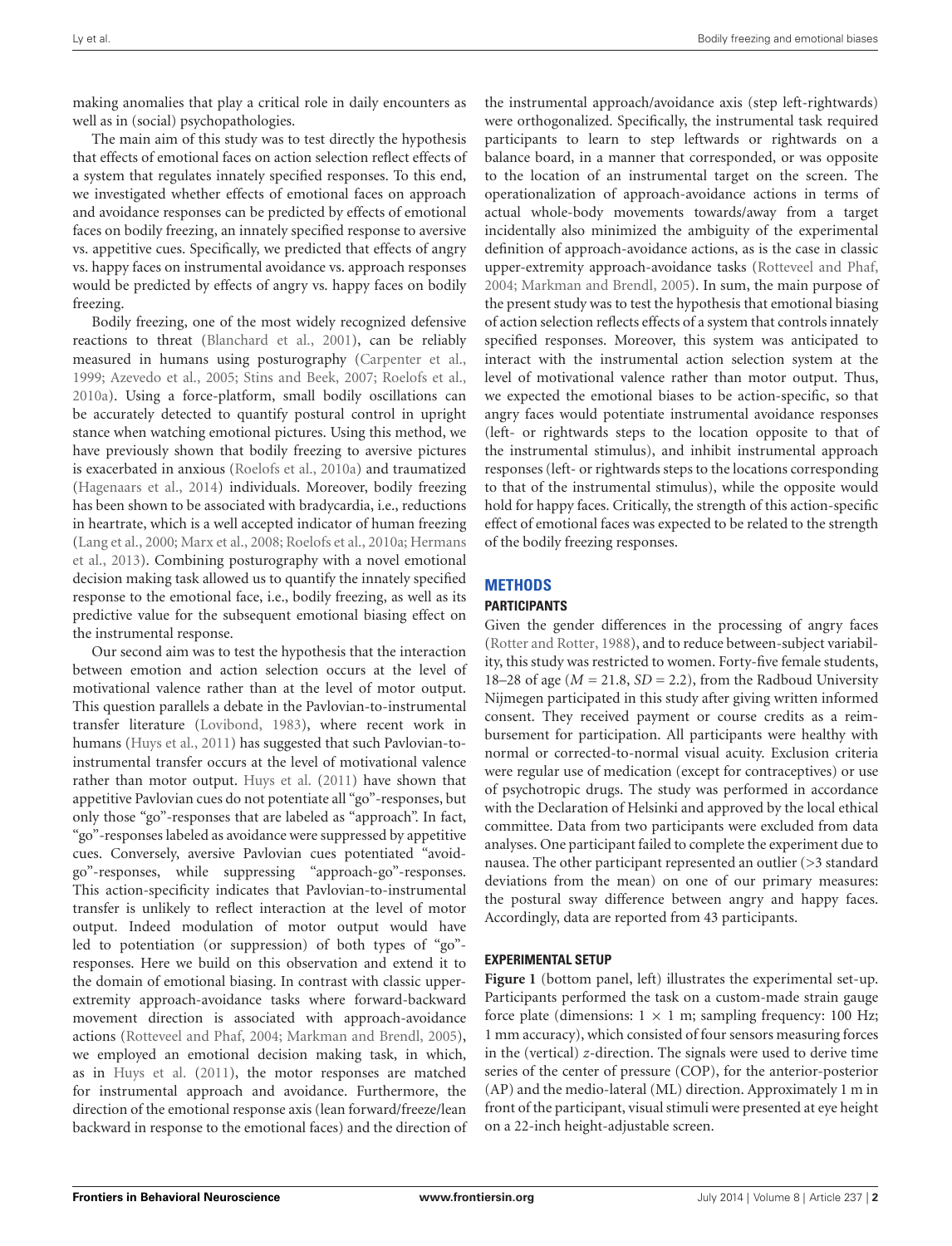

#### <span id="page-2-0"></span>**EMOTIONAL DECISION MAKING TASK**

The goal of the paradigm was to assess whether emotional biasing of instrumental action selection would be predicted by innately specified responses, elicited by negative relative to positive emotional stimuli. To this end we employed a probabilistic learning paradigm combined with a balance board apparatus (**[Figure 1](#page-2-0)**, bottom panel [left]). In this paradigm participants had to learn whole body go- and nogo-responses by trial and error on the basis of monetary outcome (wins/losses of  $\in$ 0.20), while being primed by emotional (angry/happy) faces. The rational for using a probabilistic learning paradigm was to promote recruitment of a model-free habit system, which is thought to be more vulnerable to influences of emotion than is a model- (rule-)based system [\(Dickinson et al.,](#page-7-24) [1995;](#page-7-24) [Holland,](#page-7-25) [2004\)](#page-7-25).

The task was framed in terms of a gems collecting and sorting task and consisted of two blocks with different action-contexts (approach/avoidance). These action-contexts determined whether a go-response upon an instrumental target (colored shape, representing a gem) was an active approach- or an active avoidance-action. Thus, there were four types of instrumental responses in total: approach-go, approach-nogo, avoidance-go, avoidance-nogo. We rewarded go- and nogo-responses equally by designating the go-response as the optimal response to half of the instrumental targets. In the approach block, good gems (targets 1–3) were to be approached, whereas bad gems (targets 4–6) were not to be approached. Similarly, bad gems in the avoidance block (targets 7–9) were to be avoided, whereas good gems (targets 10–12) were not to be avoided. As such the value of the four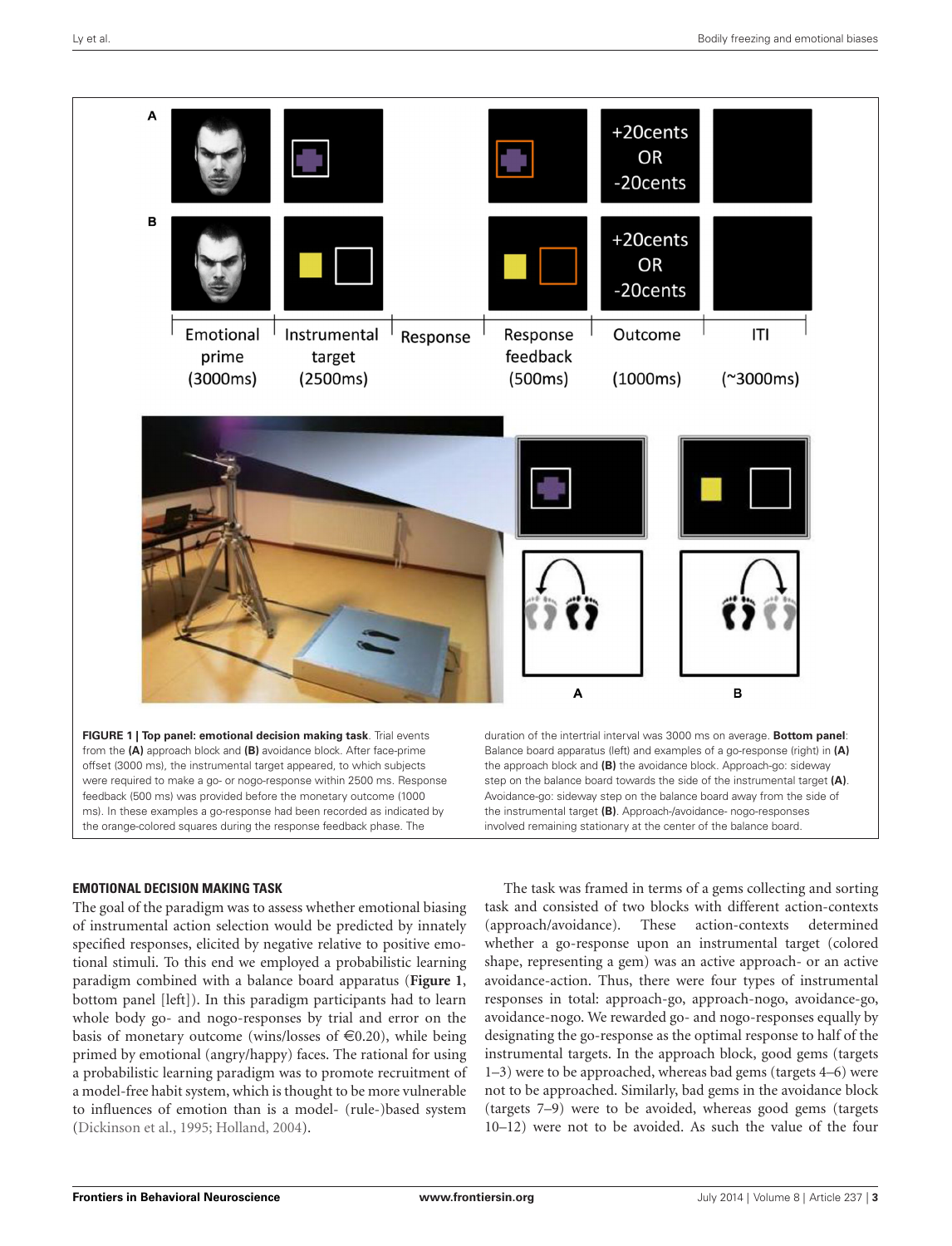types of instrumental responses was matched. This resulted in a multi-factorial design, in which we manipulated emotional prime (angry/happy), action-context (approach/avoidance), and optimal response (go/nogo) independently (**[Table 1](#page-3-0)**). Participants were informed that correct choices were reinforced probabilistically. However, they were not informed about the nature of the probabilistic associations.

#### **Trial events**

[Figure 1](#page-2-0) (top panel) illustrates trial events for (a) the approach block; and (b) the avoidance block respectively. At the beginning of each trial, a task-irrelevant emotional face-prime (angry/happy) was presented centrally on the screen for 3000 ms. Participants were instructed to maintain their view on these stimuli, while remaining stationary. After face-prime offset, the instrumental target appeared either on the left or the right side of the screen, upon which the participant had to make a go- or a nogoresponse. If a go-response had not been made within 2500 ms, a nogo-response was recorded. Response feedback in terms of a square (1) turning orange when a go-response was recorded; and (2) remaining white when a nogo-response was recorded, was provided during 500 ms before the monetary outcome (1000 ms). The intertrial interval was jittered (3000  $\pm$  1000 ms). Participants were required to return to their starting position (i.e., the center of the balance board) during the monetary outcome and intertrial interval, if go-response had been made.

Participants were instructed to remain stationary in the center of the balance board for a nogo-response (approachnogo/avoid-nogo). Importantly, for the go-responses (approachgo/avoidance-go), participants were instructed to make sideway (not forward/backward) steps towards (approachgo) or away from (avoid-go) the side where the gem was presented to approach or avoid the gem respectively (**[Figure 1](#page-2-0)**, bottom panel [right]). Thus, in contrast with traditional (upper-extremity) approach-avoidance tasks, we ensured that instrumental approach and avoidance required the same motoric "go"-response. Furthermore, the direction of the emotional response axis and the direction of the instrumental approach/avoidance were orthogonalized; that is, the direction of the instrumental response (left-rightward) was orthogonal to the forward-backward movement direction, which has traditionally

been associated with approach-avoidance. This more abstract representation of approach-avoidance actions enabled us to address our secondary aim, to disentangle whether Pavlovianinstrumental interaction occurs at the level of motivational valence rather than at the level of motor output: action-specificity (e.g., angry-induced speeding of avoidance, but slowing of approach) would indicate that the interaction occurred at the level of motivational valence rather than motor output. In total, the task consisted of 240 trials. The order of blocks was randomized across participants.

#### **VISUAL STIMULI**

Facial emotional expressions are able to communicate behavioral intentions or action demands to the perceiver [\(Horstmann,](#page-8-21) [2003\)](#page-8-21). We have used happy and angry faces, because these emotional faces have been suggested to activate the appetitive (approach) and aversive (avoidance) motivational systems respectively [\(Roelofs et al.,](#page-8-0) [2009a,](#page-8-0)[b,](#page-8-1) [2010b;](#page-8-2) [Volman et al.,](#page-8-22) [2011;](#page-8-22) [Von](#page-8-3) [Borries et al.,](#page-8-3) [2012\)](#page-8-3). In contrast with emotional faces such as fear, disgust, sadness, for which the elicited behavioral tendencies may be complex [\(Marsh et al.,](#page-8-23) [2005;](#page-8-23) [Seidel et al.,](#page-8-24) [2010\)](#page-8-24), happy and angry faces have been shown to induce approach and avoidance behavioral tendencies respectively [\(Marsh et al.,](#page-8-23) [2005;](#page-8-23) [Roelofs](#page-8-0) [et al.,](#page-8-0) [2009a](#page-8-0)[,b,](#page-8-1) [2010b;](#page-8-2) [Seidel et al.,](#page-8-24) [2010;](#page-8-24) [Volman et al.,](#page-8-22) [2011;](#page-8-22) [Von](#page-8-3) [Borries et al.,](#page-8-3) [2012\)](#page-8-3).

The face-primes consisted of adult Caucasian faces from 36 models (18 male) from several databases [\(Ekman and Friesen,](#page-7-26) [1976;](#page-7-26) [Matsumoto and Ekman,](#page-8-25) [1988;](#page-8-25) [Lundqvist et al.,](#page-8-26) [1998;](#page-8-26) [Martinez and Benavente,](#page-8-27) [1998\)](#page-8-27). Model identity was counterbalanced, such that the model occurred equally often for each instrumental target. Each model showed two emotions (angry/happy), matched for brightness and contrast values, displayed against a black background. Faces were trimmed to exclude influence from hair and nonfacial contours [\(Van Peer et al.,](#page-8-28) [2007\)](#page-8-28). The instrumental targets (gems) consisted of 12 different colored shapes. The emotional primes and the instrumental targets were randomly assigned to each of the two blocks, such that different emotional stimuli and different instrumental stimuli occurred in the two blocks. Stimulus presentation and response acquisition were controlled by a laptop running Presentation software 14.8 12.30.10 (Neurobehavioral Systems, inc.).

<span id="page-3-0"></span>

| Table 1   Task-design.      |                          |                         |                                              |  |
|-----------------------------|--------------------------|-------------------------|----------------------------------------------|--|
| <b>Action-context</b>       | <b>Emotional prime</b>   | <b>Optimal response</b> | Probablistic reinforcement: $+/- \in 0.20$   |  |
| Approach (120)              |                          |                         |                                              |  |
| Instrumental targets: 1-3   | Angry (30)<br>Happy (30) | Go (60)                 | $p$ (reward go) = 0.8, $p$ (punish go) = 0.2 |  |
| Instrumental targets: 4-6   | Angry (30)<br>Happy (30) | Nogo (60)               | $p$ (reward go) = 0.2, $p$ (punish go) = 0.8 |  |
| Avoidance (120)             |                          |                         |                                              |  |
| Instrumental targets: 7-9   | Angry (30)<br>Happy (30) | Go (60)                 | $p$ (reward go) = 0.8, $p$ (punish go) = 0.2 |  |
| Instrumental targets: 10-12 | Angry (30)<br>Happy (30) | Nogo (60)               | $p$ (reward go) = 0.2, $p$ (punish go) = 0.8 |  |

Emotional prime (angry/happy), action-context (approach/avoidance), and optimal response (go/nogo) were manipulated independently. (N) = N trials.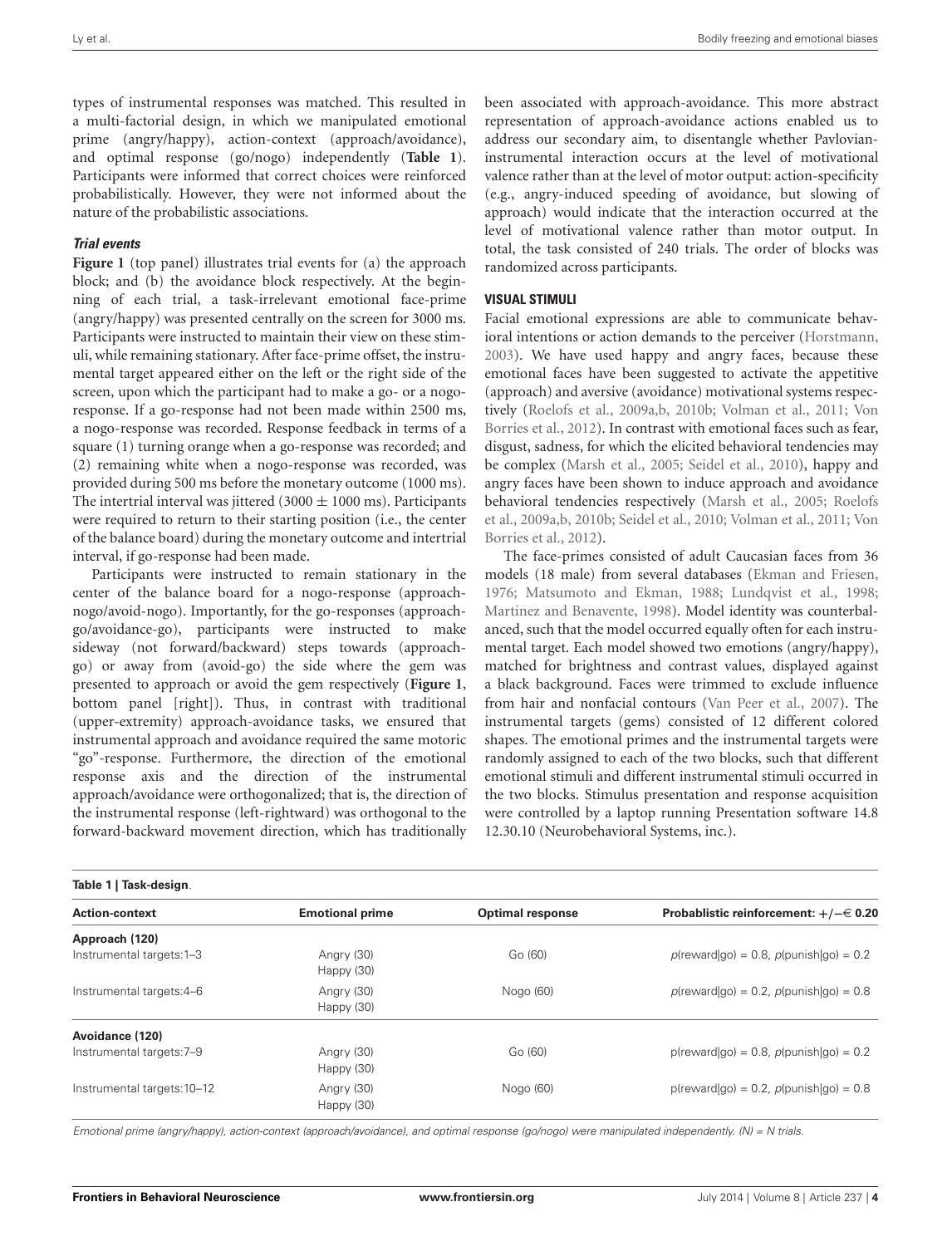## **PROCEDURE**

Upon arrival, the participants were reminded of the experimental procedure. Subsequently, the participants practiced sideway stepping on the balance board until they felt comfortable with stepping while maintaining their view on the screen. Participants received instructions of the task before each block. To increase ecological validity and participants' motivation during the task, we told participants that they would receive the total amount of monetary gain as a bonus (on top of the reimbursement).

## **DATA AND STATISTICAL ANALYSES**

Data-analyses were performed in MATLAB R2009b (The MathWorks, Natick, MA). Statistical analyses were performed using IBM SPSS Statistics 19. We calculated the following parameters: (1) postural mobility (mm/s) for angry vs. happy faces; and (2) reaction time (RT) of instrumental go-responses, and the proportion of instrumental go-responses (P*go*) in the emotional decision making task. Repeated measures analysis of variance (ANOVA) were conducted with postural mobility as dependent variable and emotion (angry/happy) as a withinsubject variable to assess effects of emotion on bodily freezing. Additionally, two repeated measures ANOVAs with RT and P*go* as dependent variables were performed with emotion (angry/happy) and action-context (avoidance/approach) as within-subject variables, and postural mobility difference score (D*postural mobility* = postural mobility for angry minus happy) as a covariate of interest to assess whether performance changes on the emotional decision making task were a function of bodily freezing. Significant interaction effects were followed up by simple effects analyses and Pearson correlational analyses. Alpha was set at 0.05.

## **Postural mobility**

We operationalized bodily freezing as a reduction in postural mobility for aversive (angry) vs. appetitive (happy) stimuli

(D*postural mobility*). This operationalization was based on previous studies using posturography to objectively assess human freezing [\(Carpenter et al.,](#page-7-20) [1999;](#page-7-20) [Azevedo et al.,](#page-7-21) [2005;](#page-7-21) [Stins and Beek,](#page-8-13) [2007;](#page-8-13) [Roelofs et al.,](#page-8-14) [2010a;](#page-8-14) [Hagenaars et al.,](#page-7-27) [2012,](#page-7-27) [2014\)](#page-7-22). We quantified postural mobility as the sway path length or the sum of the COP displacements in the AP-ML plane over 1 s in time.

## **Emotional bias in instrumental approach-avoidance**

*Reaction time on go-responses.* Based on previous work [\(Stins](#page-8-29) [et al.,](#page-8-29) [2011\)](#page-8-29), we calculated the time interval between instrumental stimulus onset and the first overt movement into the intended direction (RT). The left and right panels in **[Figure 2](#page-4-0)** show the COP profile of a representative leftward step and the velocity profile of the same step respectively. The step was initiated by lifting the left limb resulting in a brief rightward displacement of the COP (**[Figure 2](#page-4-0)**, left), which was then followed by a movement of the COP to the left. Directional changes in the COP profile coincide with drops in the velocity profile of the COP (**[Figure 2](#page-4-0)**, right). The moment, at which the velocity between the first and second peak reaches its minimum, was defined as the RT. Incorrect trials were excluded from RT analyses. Incorrect trials were defined as trials on which participants made a suboptimal or an incorrect instrumental action (approach-go in an avoidance action-context, or avoidance-go in an approach action-context).

*Proportion go-responses.* The proportion of go-responses was calculated by: go/(go+nogo).

## **RESULTS**

### **POSTURAL MOBILITY**

ANOVA of the sway path length did not show a main effect of emotion ( $F_{(1,42)} = 0.02$ ,  $p = 0.883$ ,  $\eta^2 < 0.001$ ), indicating that on average there was no difference in postural mobility between angry and happy faces.



<span id="page-4-0"></span>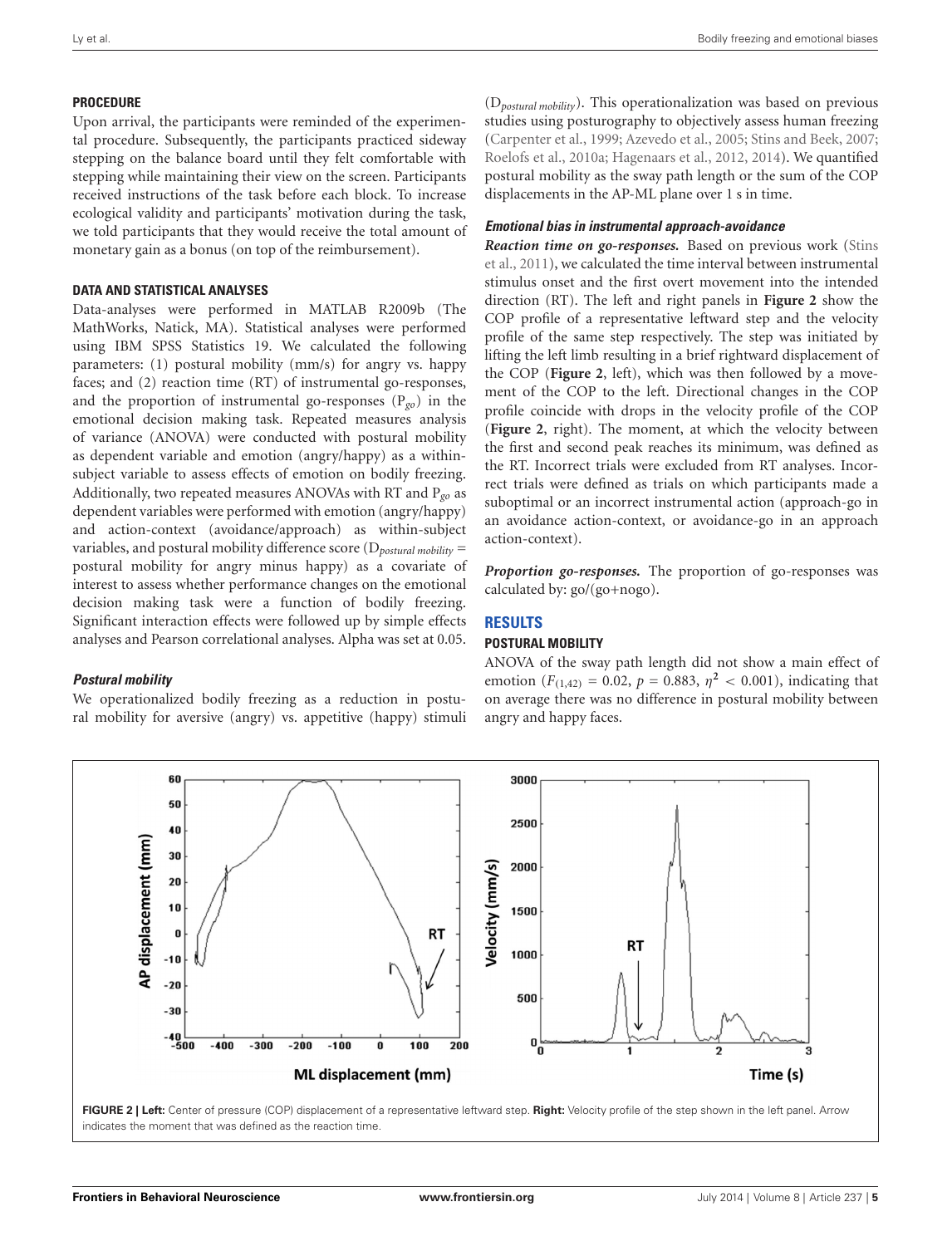#### <span id="page-5-0"></span>**Table 2 | Mean reaction times on the emotional decision making task**.

|       | Avoidance | Approach  |
|-------|-----------|-----------|
| Angry | 1215 (24) | 1532 (23) |
| Happy | 1223 (24) | 1118 (22) |

Reaction time (ms) for instrumental avoidance and approach (SEM) after angry and happy face-primes separately.

## **ASSOCIATION BETWEEN BODILY FREEZING AND EMOTIONAL BIAS IN INSTRUMENTAL APPROACH-AVOIDANCE**

#### **Reaction times**

Mean RTs are shown in **[Table 2](#page-5-0)**. Repeated measures ANOVA of RTs showed a significant main effect of action (avoidance/approach) indicating faster approach compared with avoidance actions ( $F_{(1,41)} = 19.7$ ,  $p < 0.001$ ,  $\eta^2 = 0.32$ ). Moreover, we found a significant emotion (angry/happy)  $\times$  action-context (avoidance/approach) interaction effect  $(F_{(1,41)} = 8.0, p = 0.007,$  $\eta^2$  = 0.16), indicating slower approach compared with avoidance after angry vs. happy face-primes (**[Figure 3](#page-5-1)**, left). Post-hoc analyses suggested that this interaction effect was mainly driven by slower RT after angry vs. happy face-primes in the approach condition ( $F_{(1,41)} = 5.4$ ,  $p = 0.025$ ,  $\eta^2 = 0.12$ ), but not in the avoidance condition ( $F_{(1,41)} = 0.52$ ,  $p = 0.477$ ,  $\eta^2 = 0.01$ ).

Crucially, we found a significant emotion (angry/happy)  $\times$ action-context (avoidance/approach) × D*postural mobility* interaction ( $F_{(1,41)} = 7.0$ ,  $p = 0.012$ ,  $\eta^2 = 0.15$ ). Correlational analyses indicated that this interaction was explained by an association between reduced postural mobility to angry vs. happy faces and slower RT for approach compared with avoidance after angry vs. happy faces  $(r = 0.381, p = 0.012$ ; **[Figure 3](#page-5-1)**, right). This

suggests that individual differences in postural mobility to angry vs. happy faces predict the extent to which angry faces (vs. happy faces) slowed instrumental approach (relative to instrumental avoidance).

Post-hoc analysis suggested that this interaction effect was mainly driven by an association between D*postural mobility* and the emotional effects on instrumental approach (Emotion  $\times$  $D_{\text{postural mobility}}$ ;  $F_{(1,41)} = 5.2$ ,  $p = 0.029$ ,  $\eta^2 = 0.11$ ). This was reflected by an association between reduced postural mobility to angry vs. happy faces and slower RT for approach after angry vs. happy face-primes ( $r = 0.333$ ,  $p = 0.029$ ), There was no emotion (angry/happy)  $\times$  D<sub>postural mobility</sub> interaction in the avoidance action-contect ( $F_{(1,41)} = 0.33$ ,  $p = 0.566$ ,  $\eta^2 = 0.008$ ).

#### **Proportion go-responses**

There were no significant main effects and interaction effects for the proportion go-responses (all  $F_{(1,42)} < 2.3$ ,  $p > 0.131$ ,  $\eta^2 =$ 0.05).

#### **DISCUSSION**

In the current study, we combined a novel emotional decision making task with posturography and showed that emotional biasing of action selection reflects effects of a system that controls innately specified responses. We demonstrated that angry vs. happy faces slowed instrumental approach relative to avoidance. Critically, individual differences in this emotional biasing effect were predicted by individual differences in bodily freezing, one of the major innately specified defensive responses to threat [\(Blanchard et al.,](#page-7-19) [2001\)](#page-7-19). Unlike previous studies on individual differences in motivated behavior, which have often relied on subjective self-report questionnaires (e.g., [Carver and White,](#page-7-10) [1994\)](#page-7-10),

<span id="page-5-1"></span>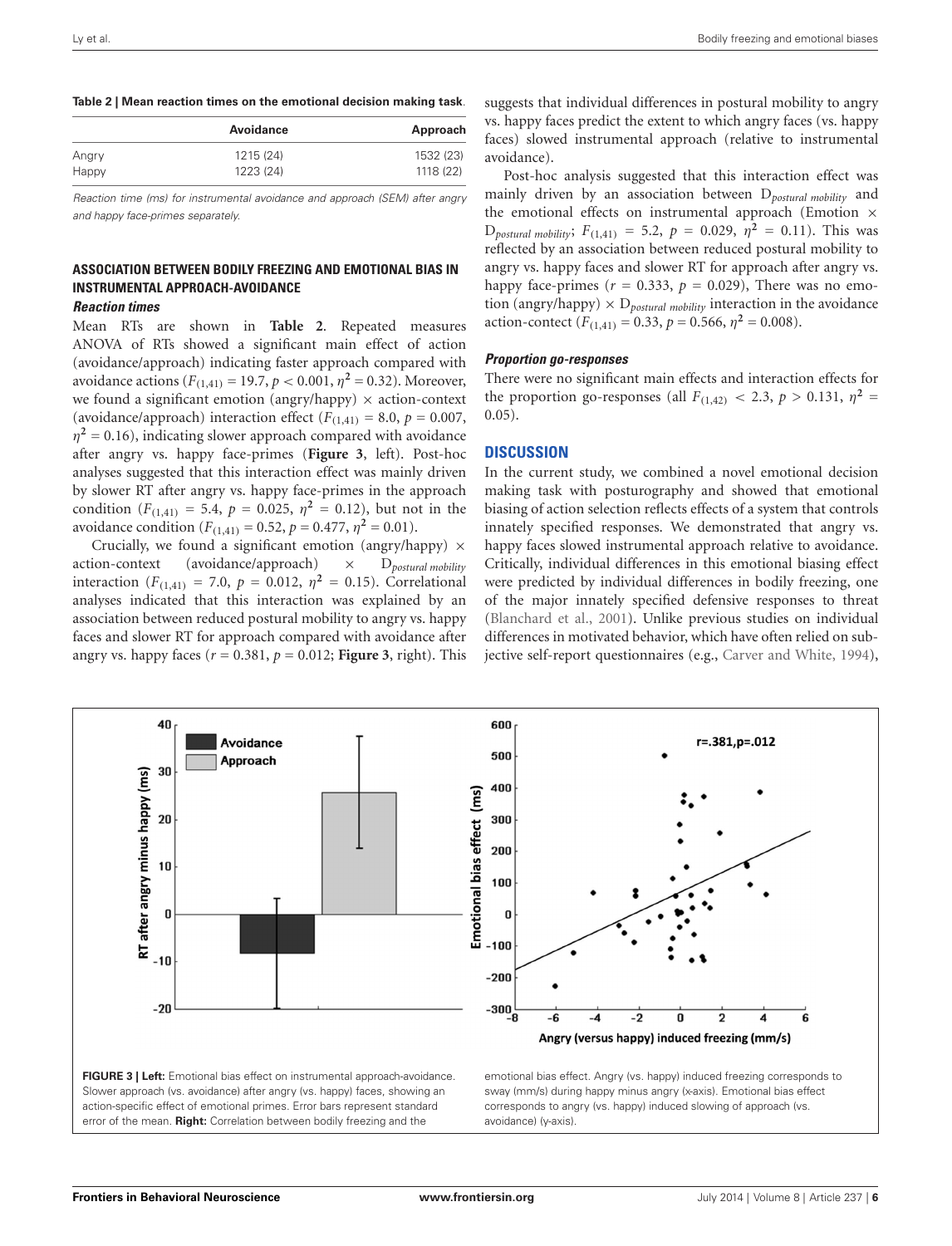we have adopted a mechanistic approach to obtain objective indices of motivated behavior.

The finding that angry vs. happy faces slowed instrumental approach relative to avoidance, demonstrates that the effects of the emotional faces are action-specific. Thus, we extend previous findings by [Huys et al.](#page-8-17) [\(2011\)](#page-8-17) to the emotional domain by showing that angry vs. happy faces slowed "go"-responses vs. "nogo" responses related to an approach-action, while having no effect, or, if anything, the opposite effect on an avoidance-action.

A critical finding of the current study is that individual differences in this emotional biasing effect was predicted by individual differences in bodily freezing, one of the major innately specified defensive responses to threat [\(Blanchard et al.,](#page-7-19) [2001\)](#page-7-19). This finding suggests that emotional biasing of instrumental action involves interaction with a system that controls innately specified responses. This finding is generally in line with contemporary literature stating that behavior depends on multiple systems for decision making [\(Rangel et al.,](#page-8-30) [2008;](#page-8-30) [Dolan and Dayan,](#page-7-28) [2013\)](#page-7-28), and more specifically with the idea that emotional anomalies reflect interactions between a Pavlovian and an instrumental control system [\(Dayan et al.,](#page-7-3) [2006;](#page-7-3) [Seymour and Dolan,](#page-8-5) [2008\)](#page-8-5). According to this literature, a system that regulates innately specified responses to reward- and punishment-predictive stimuli can bias the instrumental action selection system. Our finding supports this literature, and extends this literature to the emotional domain. Moreover, this finding generally concurs with recent ideas about the survival circuit concept [\(LeDoux,](#page-8-31) [2012\)](#page-8-31), which is a concept that integrates ideas about emotion, motivation, reinforcement, and arousal to understand how organisms survive and thrive in daily life. According to this concept, mechanisms that instantiate survival functions, such as a defensive mechanism, are of critical importance in the study of emotional processes.

Research using upper-extremity emotional approachavoidance tasks has previously shown similar emotion-action interaction effects (also in terms of reaction time; [Roelofs et al.,](#page-8-0) [2009a\)](#page-8-0). However, this prior work did not demonstrate that such emotion-action interaction reflects interaction with a system that controls innately specified responses. Moreover, this work did not speak to the degree to which these interaction effects occurred at the level of motivational valence or another level (e.g., motor output). Specifically, in these emotional approach-avoidance tasks, participants are instructed to "approach" and "avoid" visually presented emotional faces by pulling and pushing a joystick. Therefore, the directional axes (forward-backward) of the emotional response and the instructed (instrumental) response overlap. Any modulation of approach/avoidance might thus reflect a competition at the level of motor output rather than a bias at the level of motivational valence. In our current study, the interaction between emotional faces and instrumental action selection was demonstrated when we matched the motor responses for instrumental approach and avoidance, and orthogonalized the directional axes of the emotional approach/avoidance (forward-backward) and instrumental approach/avoidance (left-rightward). Therefore, the present results suggest that the emotional biasing effect occurred at the level of motivational valence rather than at the level of motor output. These findings speak to a traditional debate in

the Pavlovian-to-instrumental transfer literature [\(Lovibond,](#page-8-6) [1983\)](#page-8-6) about the role of Pavlovian influences, and support the idea that Pavlovian stimuli influence motivational systems that underlie instrumental responding posed by traditional theories on incentive-motivation and two-process theories [\(Mowrer,](#page-8-32) [1960;](#page-8-32) [Rescorla and Solomon,](#page-8-33) [1967;](#page-8-33) [Bindra,](#page-7-29) [1968;](#page-7-29) [Gray,](#page-7-30) [1975\)](#page-7-30).

The current study is the first to employ posturography in the investigation of emotional biasing in instrumental approachavoidance (although see, [Gélat et al.,](#page-7-31) [2011;](#page-7-31) [Naugle et al.,](#page-8-34) [2011;](#page-8-34) [Stins et al.,](#page-8-29) [2011,](#page-8-29) for relevant whole-body movement research on emotional bias in gait initiation). Posturography allowed us to derive more reliable and ecologically valid measures of instrumental approach-avoidance by asking subjects to make actual whole-body movements towards/away from a target incidentally, in contrast with ambiguous experimental categorizations of approach-avoidance in classic upper-extremity approach-avoidance tasks [\(Rotteveel and Phaf,](#page-8-18) [2004;](#page-8-18) [Markman](#page-8-19) [and Brendl,](#page-8-19) [2005\)](#page-8-19). Importantly, this design allowed us to measure bodily freezing [\(Roelofs et al.,](#page-8-14) [2010a\)](#page-8-14). This implicit and objective measure of an innately specified defensive response to threat allowed us to investigate directly and objectively the degree to which emotional biases on action selection reflect effects of a system that controls innately specified responses, rather than explicit awareness of the experimenters' demands. Our findings underscore the relevance of integrative emotion, decision making and movement research.

We did not observe a main effect of emotion on postural mobility, i.e., bodily freezing across the whole group. Instead, there was large individual variability, possibly reflecting individual differences in the degree to which angry vs. happy faces elicit defensive behavior; for example in aggressive vs. anxious individuals [\(Roelofs et al.,](#page-8-1) [2009b,](#page-8-1) [2010b;](#page-8-2) [Von Borries et al.,](#page-8-3) [2012;](#page-8-3) see also for a review on the relation between anger and approach motivation, [Carver and Harmon-Jones,](#page-7-32) [2009\)](#page-7-32). Here, we exploit this individual variability in bodily freezing and demonstrate that it predicts the effects of emotional stimuli on instrumental action.

Future studies could benefit from including subjects from different populations, such as patient populations. Our findings may be not only be relevant for understanding the basis of decision making anomalies seen in a wide range of social psychopathology, but also in healthy states, such as fatigue and stress. Particularly, our findings may be interesting in light of recent findings showing that stress may affect systems controlling instrumental action (e.g., [Schwabe and Wolf,](#page-8-35) [2009,](#page-8-35) [2011\)](#page-8-36). It would be particularly interesting for future studies to assess the interactive effects of stress on the current paradigm. Finally, future studies should test whether these findings can be generalized to men.

In sum, we show that the effects of emotional faces on instrumental responses are action-specific and can occur at the level of motivational valence. Importantly, we found that individual differences in this emotional biasing effect were predicted by individual differences in bodily freezing. This finding suggests that the emotional biasing of action selection by emotional faces reflects effects of a system that controls innately specified responses. Although, this finding is based on correlational analyses, and we have to be careful with causal interpretations, the finding is in support of literature suggesting that behavior depends on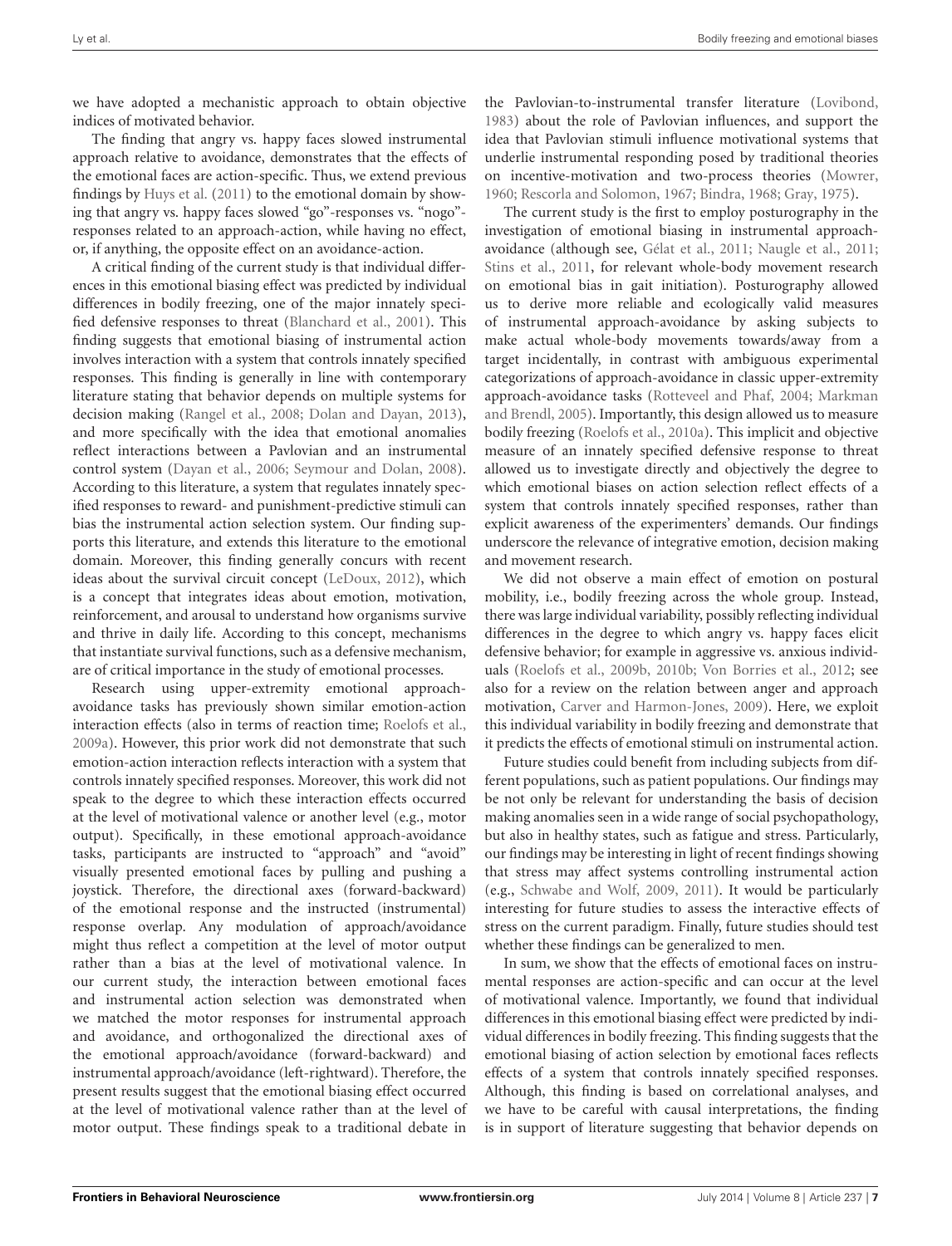multiple decision making systems, an account that may help us understand the mechanisms underlying emotional biasing in decision making. Furthermore, our findings help bridge (animal and human) decision making and emotion research to advance our mechanistic understanding of decision making anomalies in daily encounters as well as in a wide range of psychopathology.

#### **AUTHORSHIP**

All authors contributed to the study concept and design. Verena Ly was responsible for data-acquisition. Verena Ly analyzed and interpreted the data under the supervision of Karin Roelofs and Roshan Cools, with input by Quentin J. M. Huys and John F. Stins. Verena Ly drafted the manuscript under supervision of Roshan Cools and Karin Roelofs and all others provided critical revisions. All authors approved the final version of the paper prior to submission.

#### **FUNDING**

This study was supported by the Mosaic grant 017.007.043 from the Netherlands Organization for Scientific Research (NWO) awarded to Verena Ly and VIDI grants from NWO awarded to Karin Roelofs and Roshan Cools, a Human Frontiers Research Grant to Roshan Cools and a James McDonnell Scholar Award to Roshan Cools. Quentin J. M. Huys was supported by the German Research Foundation RA1047/2-1 (Deutsche Forschungsgemeinschaft, DFG).

#### **FINAL DISCLOSURES**

The authors reported no biomedical financial interests or potential conflicts of interest. Roshan Cools is consultant for Abbott laboratories and Pfizer, but not an employee or stock shareholder.

#### **ACKNOWLEDGMENTS**

We thank P. de Water en M. van de Hei for their technical support.

#### **REFERENCES**

- <span id="page-7-21"></span>Azevedo, T. M., Volchan, E., Imbiriba, L. A., Rodrigues, E. C., Oliveira, J. M., Oliveira, L. F., et al. (2005). A freezing-like posture to pictures of mutilation. *Psychophysiology* 42, 255–260. doi: 10.1111/j.1469-8986.2005.00287.x
- <span id="page-7-29"></span>Bindra, D. (1968). Neuropsychological interpretation of the effects of drive and incentive-motivation on general activity and instrumental behavior. *Psychol. Rev.* 75, 1–22. doi: 10.1037/h0025306
- <span id="page-7-19"></span>Blanchard, D. C., Griebel, G., and Blanchard, R. J. (2001). Mouse defensive behaviors: pharmacological and behavioral assays for anxiety and panic. *Neurosci. Biobehav. Rev.* 25, 205–218. doi: 10.1016/s0149-7634(01)00009-4
- <span id="page-7-16"></span>Bray, S., Rangel, A., Shimojo, S., Balleine, B., and O'Doherty, J. P. (2008). The neural mechanisms underlying the influence of pavlovian cues on human decision making. *J. Neurosci.* 28, 5861–5866. doi: 10.1523/jneurosci.0897-08.2008
- <span id="page-7-2"></span>Camerer, C., Loewenstein, G., and Prelec, D. (2005). Neuroeconomics: how neuroscience can inform economics. *J. Econ. Lit.* 43, 9–64. doi: 10.1257/00220510 53737843
- <span id="page-7-20"></span>Carpenter, M. C., Frank, J. S., and Silcher, C. P. (1999). Surface height effects on postural control: a hypothesis for a stiffness strategy for stance. *J. Vestib. Res.* 9, 277–286.
- <span id="page-7-32"></span>Carver, C. S., and Harmon-Jones, E. (2009). Anger is an approach-related affect: evidence and implications. *Psychol. Bull.* 135, 183–204. doi: 10.1037/a0013965
- <span id="page-7-10"></span>Carver, C. S., and White, T. L. (1994). Behavioral inhibition, behavioral activation and affective responses to impending reward and punishment: the BIS/BAS Scales. *J. Pers. Soc. Psychol.* 67, 319–333. doi: 10.1037/0022-3514.67. 2.319
- <span id="page-7-9"></span>Cavanagh, J. F., Eisenberg, I., Guitart-Masip, M., Huys, Q., and Frank, M. J. (2013). Frontal theta overrides Pavlovian learning biases. *J. Neurosci.* 33, 8541–8548. doi: 10.1523/jneurosci.5754-12.2013
- <span id="page-7-5"></span>Crockett, M. J., Clark, L., and Robbins, T. W. (2009). Reconciling the role of serotonin in behavioral inhibition and aversion: acute tryptophan depletion abolishes punishment-induced inhibition in humans. *J. Neurosci.* 29, 11993– 11999. doi: 10.1523/jneurosci.2513-09.2009
- <span id="page-7-1"></span>Damasio, A. R. (1997). Towards a neuropathology of emotion and mood. *Nature* 386, 769–770. doi: 10.1038/386769a0
- <span id="page-7-0"></span>Damasio, A. R., Everitt, B. J., and Bishop, D. (1996). The somatic marker hypothesis and the possible functions of the prefrontal cortex [ and Discussion ]. *Philos. Trans. R. Soc. Lond. B Biol. Sci.* 351, 1413–1420. doi: 10.1098/rstb.1996.0125
- <span id="page-7-3"></span>Dayan, P., Niv, Y., Seymour, B., and Daw, N. D. (2006). The misbehavior of value and the discipline of the will. *Neural Netw.* 19, 1153–1160. doi: 10.1016/j.neunet. 2006.03.002
- <span id="page-7-17"></span>Declercq, M., and De Houwer, J. (2009). Transfer of avoidance responding to a sensory preconditioned cue: evidence for the role of S-S and R-S knowledge in avoidance learning. *Learn. Motiv.* 40, 197–208. doi: 10.1016/j.lmot.2008.11.003
- <span id="page-7-15"></span>Dickinson, A., and Balleine, B. (1994). Motivational control of goal-directed action. *Anim. Learn. Behav.* 22, 1–18. doi: 10.3758/bf03199951
- <span id="page-7-24"></span>Dickinson, A., Balleine, B., Watt, A., Gonzalez, F., and Boakes, R. A. (1995). Motivational control after extended instrumental training. *Anim. Learn. Behav.* 23, 197–206. doi: 10.3758/bf03199935
- <span id="page-7-14"></span>Di Giusto, J. A., Di Giusto, E. L., and King, M. G. (1974). Heart rate and muscle tension correlates of conditioned suppression in humans. *J. Exp. Psychol.* 103, 515–521. doi: 10.1037/h0037207
- <span id="page-7-28"></span>Dolan, R. J., and Dayan, P. (2013). Goals and habits in the brain. *Neuron* 80, 312– 325. doi: 10.1016/j.neuron.2013.09.007
- <span id="page-7-26"></span>Ekman, P., and Friesen, W. V. (1976). *Pictures of Facial Affect.* Palo Alto (CA): Consulting Psychologist Press.
- <span id="page-7-13"></span>Estes, W. K. (1948). Discriminative conditioning. II. Effects of a Pavlovian conditioned stimulus upon a subsequently established operant response. *J. Exp. Psychol.* 38, 173–177. doi: 10.1037/h0057525
- <span id="page-7-12"></span>Estes, W., and Skinner, B. (1941). Some quantitative aspects of anxiety. *J. Exp. Psychol.* 29, 390–400. doi: 10.1037/h0062283
- <span id="page-7-31"></span>Gélat, T., Coudrat, L., and Le Pellec, A. (2011). Gait initiation is affected during emotional conflict. *Neurosci. Lett.* 497, 64–67. doi: 10.1016/j.neulet.2011.04.030
- <span id="page-7-18"></span>Geurts, D. E. M., Huys, Q. J. M., Den Ouden, H. E. M., and Cools, R. (2013). Aversive Pavlovian control of instrumental behaviour in humans. *J. Cogn. Neurosci.* 25, 1428–1441. doi: 10.1162/jocn\_a\_00425
- <span id="page-7-30"></span>Gray, J. A. (1975). *Elements of a Two-Process Theory of Learning.* London: Academic Press.
- <span id="page-7-11"></span>Gray, J. A., and McNaughton, M. (2000). *The Neuropsychology of Anxiety: An Inquiry into the Function of the Septohippocampal System.* Edn. 2. Oxford: Oxford UP.
- <span id="page-7-8"></span>Guitart-Masip, M., Duzel, E., Dolan, R., and Dayan, P. (2014). Action versus valence in decision making. *Trends Cogn. Sci.* 18, 194–202. doi: 10.1016/j.tics.2014. 01.003
- <span id="page-7-6"></span>Guitart-Masip, M., Fuentemilla, L., Bach, D. R., Huys, Q. J. M., Dayan, P., Dolan, R. J., et al. (2011). Action dominates valence in anticipatory representations in the human striatum and dopaminergic midbrain. *J. Neurosci.* 31, 7867–7875. doi: 10.1523/jneurosci.6376-10.2011
- <span id="page-7-7"></span>Guitart-Masip, M., Huys, Q. J. M., Fuentemilla, L., Dayan, P., Duzel, E., and Dolan, R. J. (2012). Go and no-go learning in reward and punishment: Interactions between affect and effect. *NeuroImage* 62, 154–166. doi: 10. 1016/j.neuroimage.2012.04.024
- <span id="page-7-22"></span>Hagenaars, M. A., Roelofs, K., and Stins, J. (2014). Human freezing in response to affective films. *Anxiety Stress Coping* 27, 27–37. doi: 10.1080/10615806.2013. 809420
- <span id="page-7-27"></span>Hagenaars, M. A., Stins, J., and Roelofs, K. (2012). Aversive life events enhance human freezing. *J. Exp. Psychol. Gen.* 141, 98–105. doi: 10.1037/a0024211
- <span id="page-7-23"></span>Hermans, E. J., Henckens, M. J. A. G., Roelofs, K., and Fernández, G. (2013). Fear bradycardia and activation of the human periaqueductal grey. *Neuroimage* 66, 278–287. doi: 10.1016/j.neuroimage.2012.10.063
- <span id="page-7-4"></span>Hershberger, W. A. (1986). An approach through the looking-glass. *Anim. Learn. Behav.* 14, 443–451. doi: 10.3758/bf03200092
- <span id="page-7-25"></span>Holland, P. C. (2004). Relations between pavlovian-instrumental transfer and reinforcer devaluation. *J. Exp. Psychol. Anim. Behav. Process* 30, 104–117. doi: 10. 1037/0097-7403.30.2.104